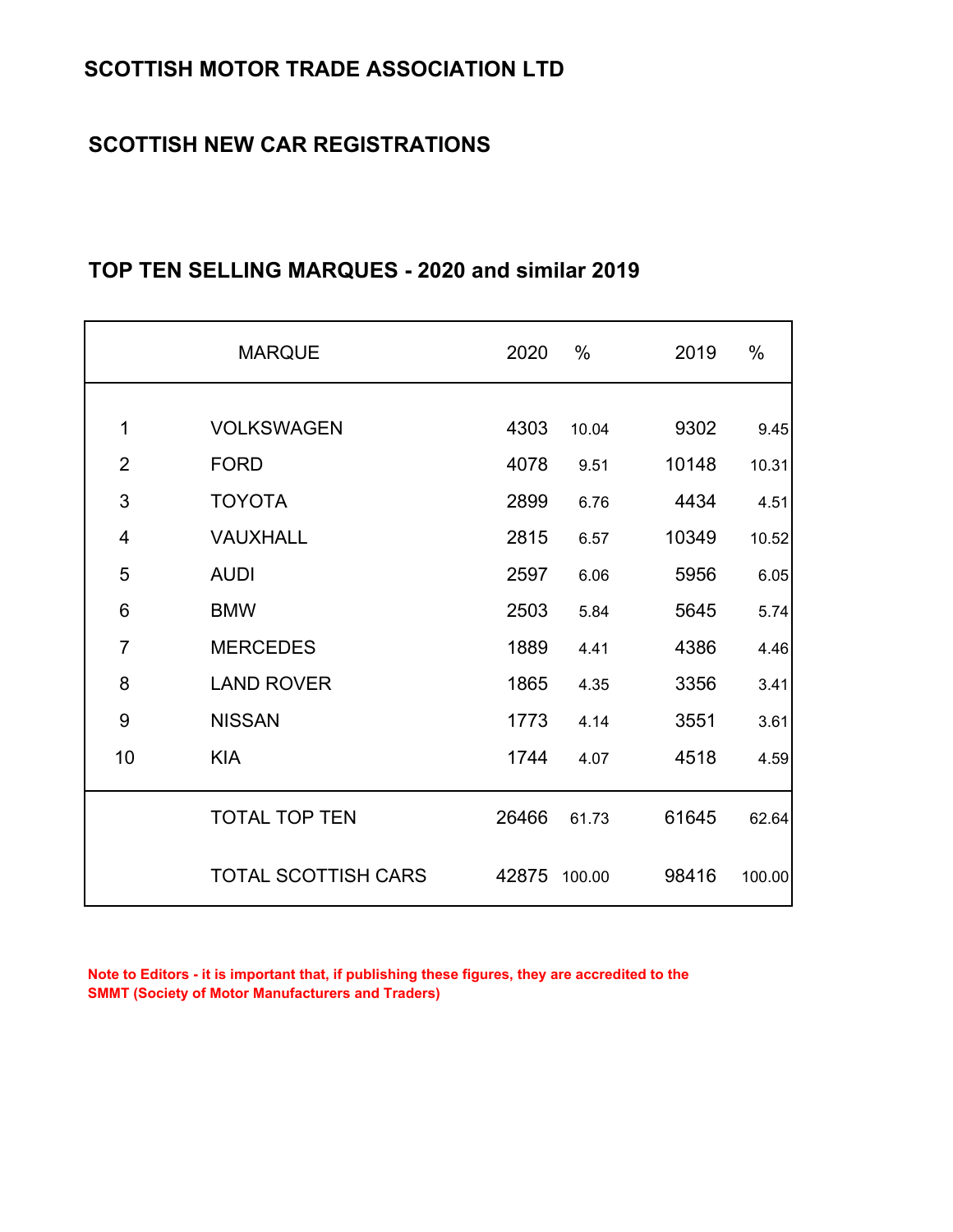## **SCOTTISH NEW CAR REGISTRATIONS**

|                |                        | <b>MAKE/MODEL</b>    | 2020 | 2019  |
|----------------|------------------------|----------------------|------|-------|
| 1              | <b>VAUXHALL CORSA</b>  |                      | 470  | 512   |
| $\overline{2}$ | <b>TOYOTA YARIS</b>    |                      | 419  | 372   |
|                |                        |                      |      |       |
| 3              | <b>VOLKSWAGEN POLO</b> |                      | 279  | 489   |
| 4              | <b>VOLKSWAGEN GOLF</b> |                      | 261  | 344   |
| 5              | <b>FORD FIESTA</b>     |                      | 221  | 761   |
| 6              | <b>MINI MINI</b>       |                      | 197  | 427   |
| $\overline{7}$ | <b>OTHER UK</b>        |                      | 181  | 13    |
| 8              | <b>BMW 1 SERIES</b>    |                      | 171  | 391   |
| 9              | <b>TOYOTA AYGO</b>     |                      | 162  | 205   |
| 10             | VOLVO XC40             |                      | 161  | 100   |
|                |                        | <b>TOTAL TOP TEN</b> | 2522 | 3614  |
|                |                        | TOTAL SCOTTISH CARS  | 8059 | 17538 |

## **TOP TEN SELLERS - June 2020 and similar 2019**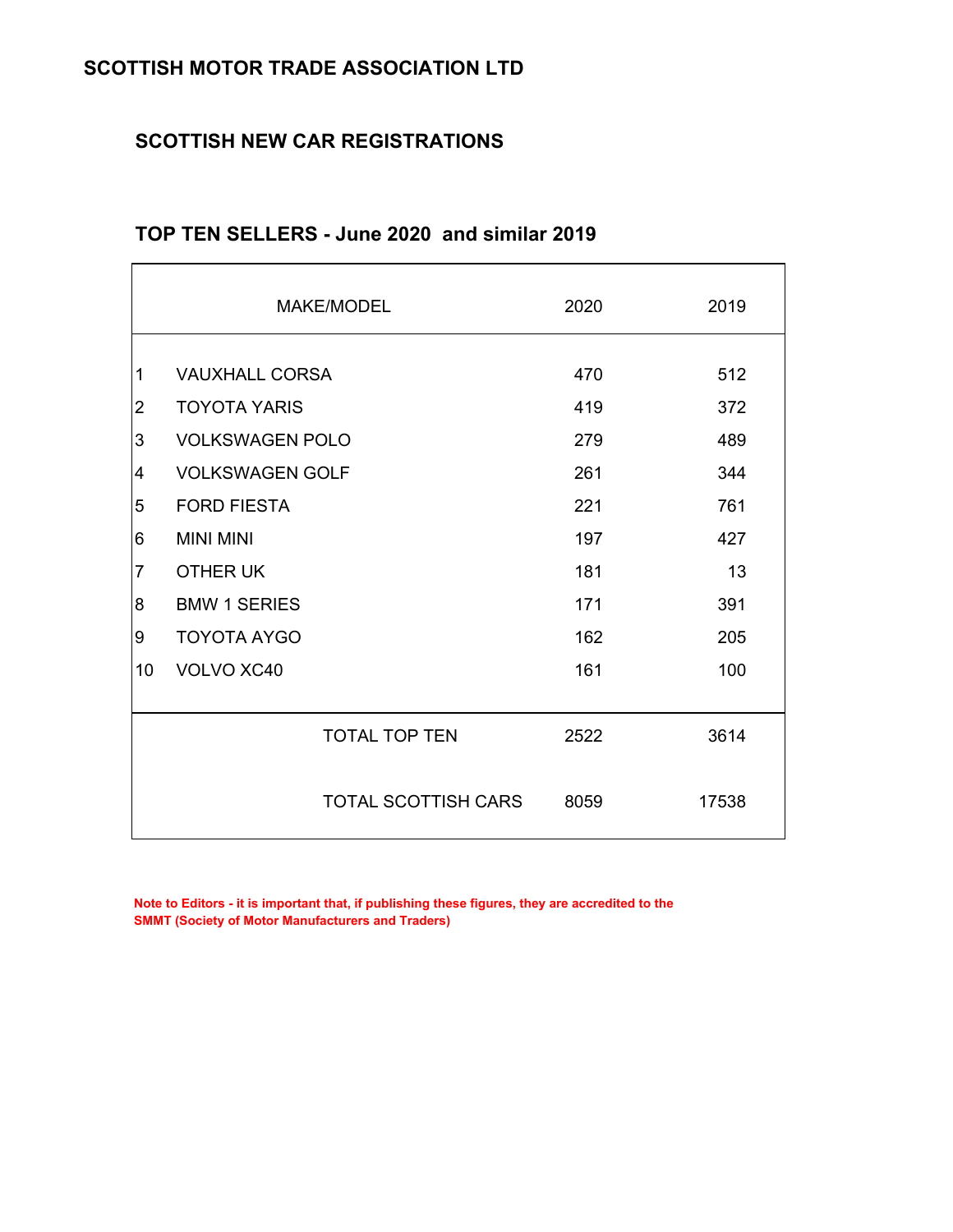## **SCOTTISH NEW CAR REGISTRATIONS**

|                | <b>MAKE/MODEL</b>          | 2020  | 2019  |
|----------------|----------------------------|-------|-------|
| $\mathbf 1$    | <b>FORD FIESTA</b>         | 1462  | 3843  |
| $\overline{2}$ | <b>VAUXHALL CORSA</b>      | 1345  | 3346  |
| 3              | <b>VOLKSWAGEN GOLF</b>     | 1024  | 2266  |
| 4              | <b>FORD FOCUS</b>          | 982   | 2135  |
| 5              | <b>VOLKSWAGEN POLO</b>     | 966   | 2359  |
| 6              | <b>TOYOTA YARIS</b>        | 844   | 1392  |
| $\overline{7}$ | <b>MINI MINI</b>           | 806   | 1585  |
| 8              | <b>BMW 1 SERIES</b>        | 760   | 1350  |
| 9              | <b>VOLKSWAGEN T-ROC</b>    | 755   | 1418  |
| 10             | <b>TOYOTA AYGO</b>         | 754   | 1362  |
|                | <b>TOTAL TOP TEN</b>       | 9698  | 21056 |
|                | <b>TOTAL SCOTTISH CARS</b> | 42875 | 98416 |

#### **TOP TEN SELLERS - 6 months to June 2020 and similar 2019**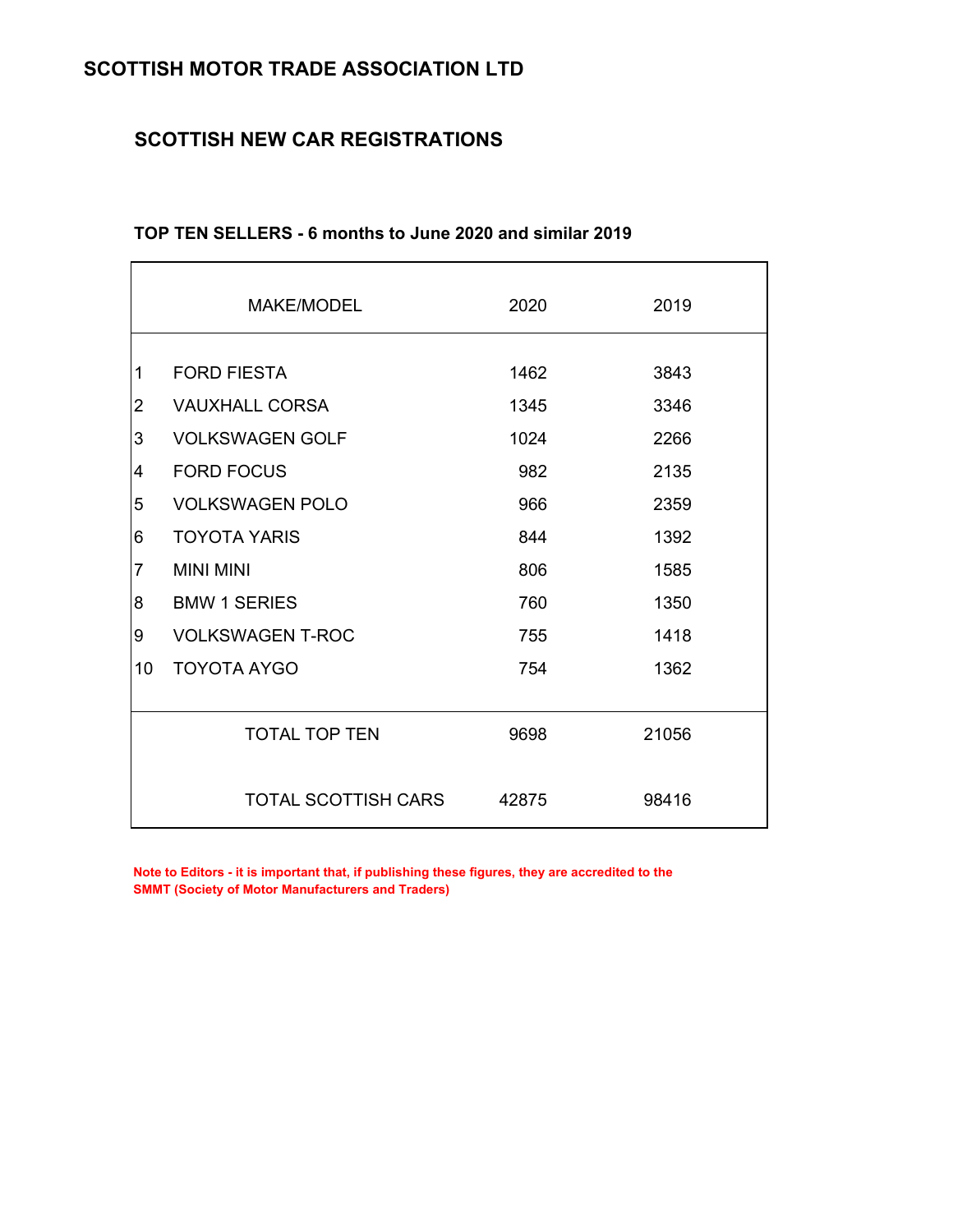#### **SCOTTISH NEW CAR REGISTRATIONS BY REGION**

|                       | June   | June   | $%$ Incr/ | 6 mths<br>June | 6 mths<br>June | $%$ Incr/ |
|-----------------------|--------|--------|-----------|----------------|----------------|-----------|
|                       | 2020   | 2019   | (Decr)    | 2020           | 2019           | (Decr)    |
|                       |        |        |           |                |                |           |
| <b>Borders</b>        | 137    | 189    | (27.51)   | 628            | 1198           | (47.58)   |
| Central               | 646    | 1259   | (48.69)   | 3596           | 7140           | (49.64)   |
| Dumfries & Galloway   | 188    | 286    | (34.27)   | 951            | 1811           | (47.49)   |
| Fife                  | 462    | 844    | (45.26)   | 2586           | 5141           | (49.70)   |
| Grampian              | 707    | 1489   | (52.52)   | 4636           | 9059           | (48.82)   |
| Highlands             | 323    | 832    | (61.18)   | 2101           | 4622           | (54.54)   |
| Lothian               | 1309   | 2366   | (44.67)   | 6292           | 13198          | (52.33)   |
| Strathclyde           | 3593   | 8978   | (59.98)   | 18559          | 48888          | (62.04)   |
| Tayside               | 694    | 1295   | (46.41)   | 3526           | 7359           | (52.09)   |
|                       |        |        |           |                |                |           |
|                       |        |        |           |                |                |           |
| <b>TOTAL SCOTLAND</b> | 8059   | 17538  | (54.05)   | 42875          | 98416          | (56.43)   |
| Remainder of UK       |        |        |           |                |                |           |
| excluding Scotland    | 236246 | 422150 | (44.04)   | 610627         | 1170829        | (47.85)   |
|                       |        |        |           |                |                |           |
|                       | 145377 | 223421 | (34.93)   | 653502         | 1269245        | (48.51)   |